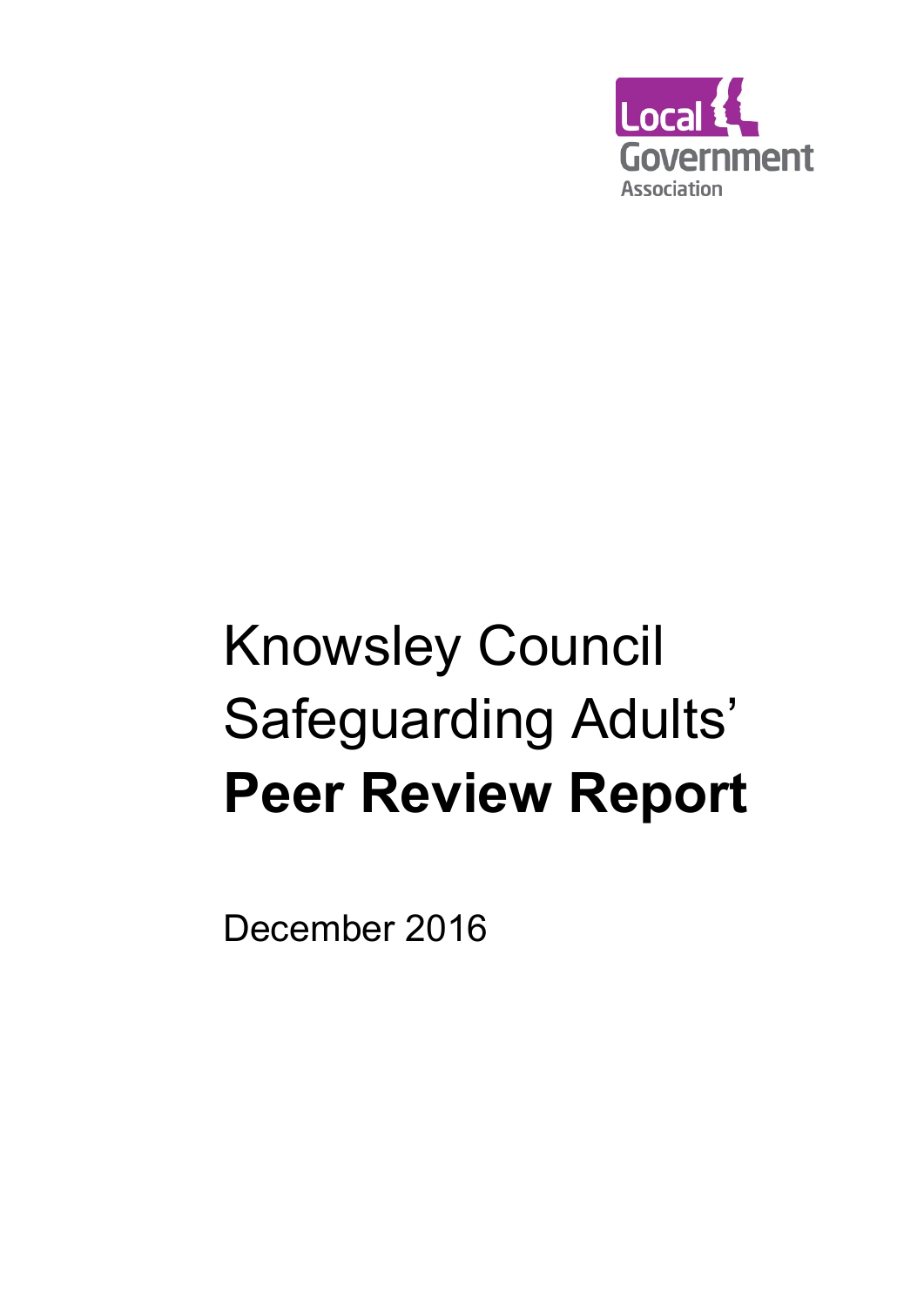# Table of contents

| Appendix 1 – Safeguarding Adults Improvement Tool. 21 |  |
|-------------------------------------------------------|--|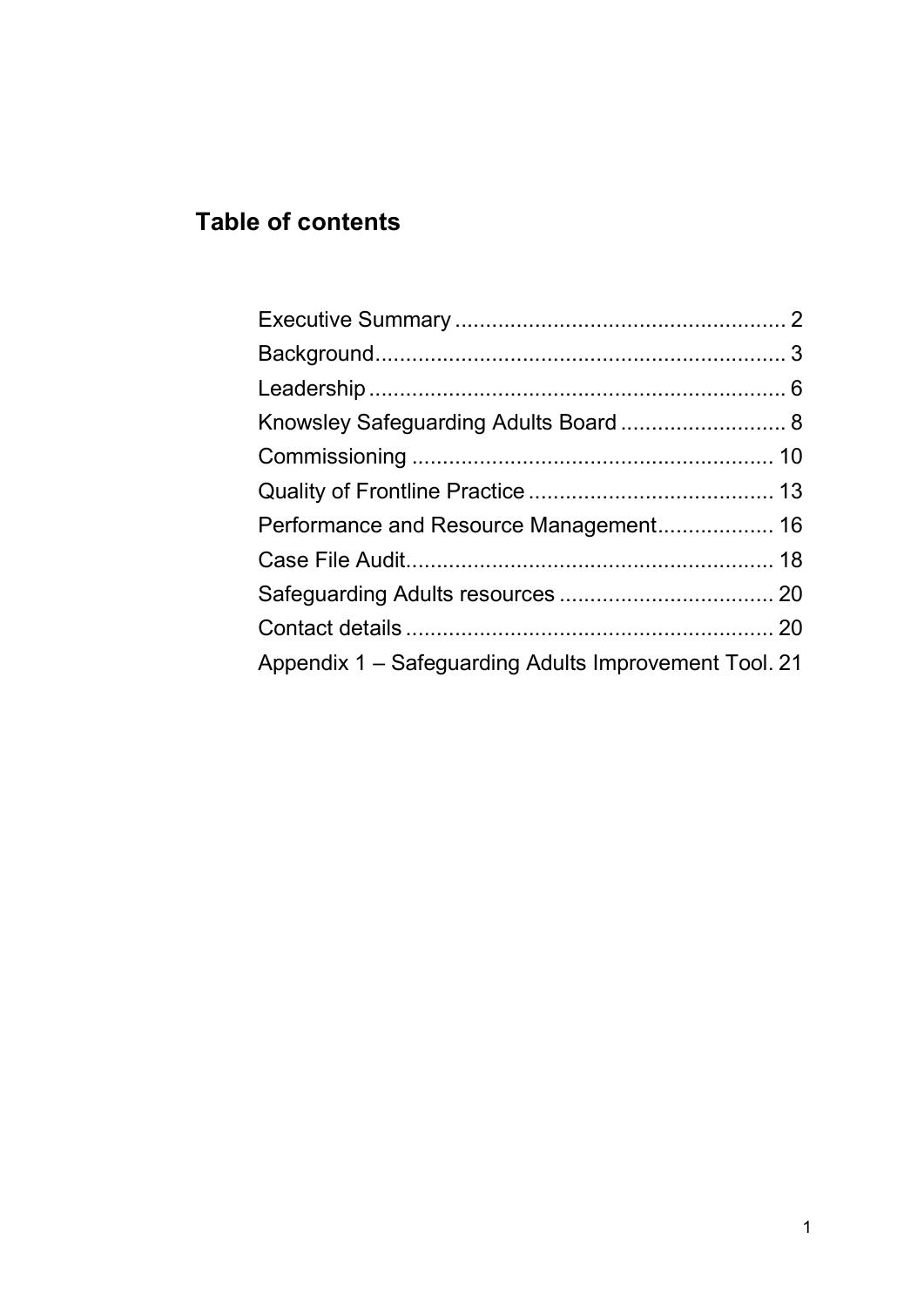# Executive Summary

The peer review team were clear that their consensus view was that the Council had made significant progress since the last review in 2014. A safeguarding response in line with Council and Board procedures was assured.

The development of a well-resourced MASH ensured consistency and focus on all matters referred to them. The MASH clearly leads on safeguarding enquiries which may affect the degree to which it becomes integral to everyone's role.

The Board has made positive progress and with the support of an effective independent chair, provides an inclusive approach with partners. The Board uses case studies to bring safeguarding issues to life in the meetings. There are plans to introduce a Combined Authority Board in April 2017. This development provides opportunity to address issues such as the need for revised Terms of Reference going forward. The Council will need to consider how it ensures that local issues remain a focus of the new Board arrangements.

The review noted good progress with commissioning, with safeguarding now an integral part of every service specification, and an increased awareness of the place-based approach. There does need to be clearer definition and segregation between quality issues, complaints and safeguarding issues.

There has been an improvement in quality assurance processes. Managers ensure safeguarding is part of the performance management framework. Performance needs to be more focused on what difference the work is making.

The Council has clearly treated safeguarding as a priority at a practice and strategic level. There is a question now about how the Council and partnership see the approach developing in the future and how it addresses the distinction between the management of quality of care issues and safeguarding enquiries. The current model has largely achieved the intended outcomes set but needs a design that will be fit for purpose and sustainable going forward.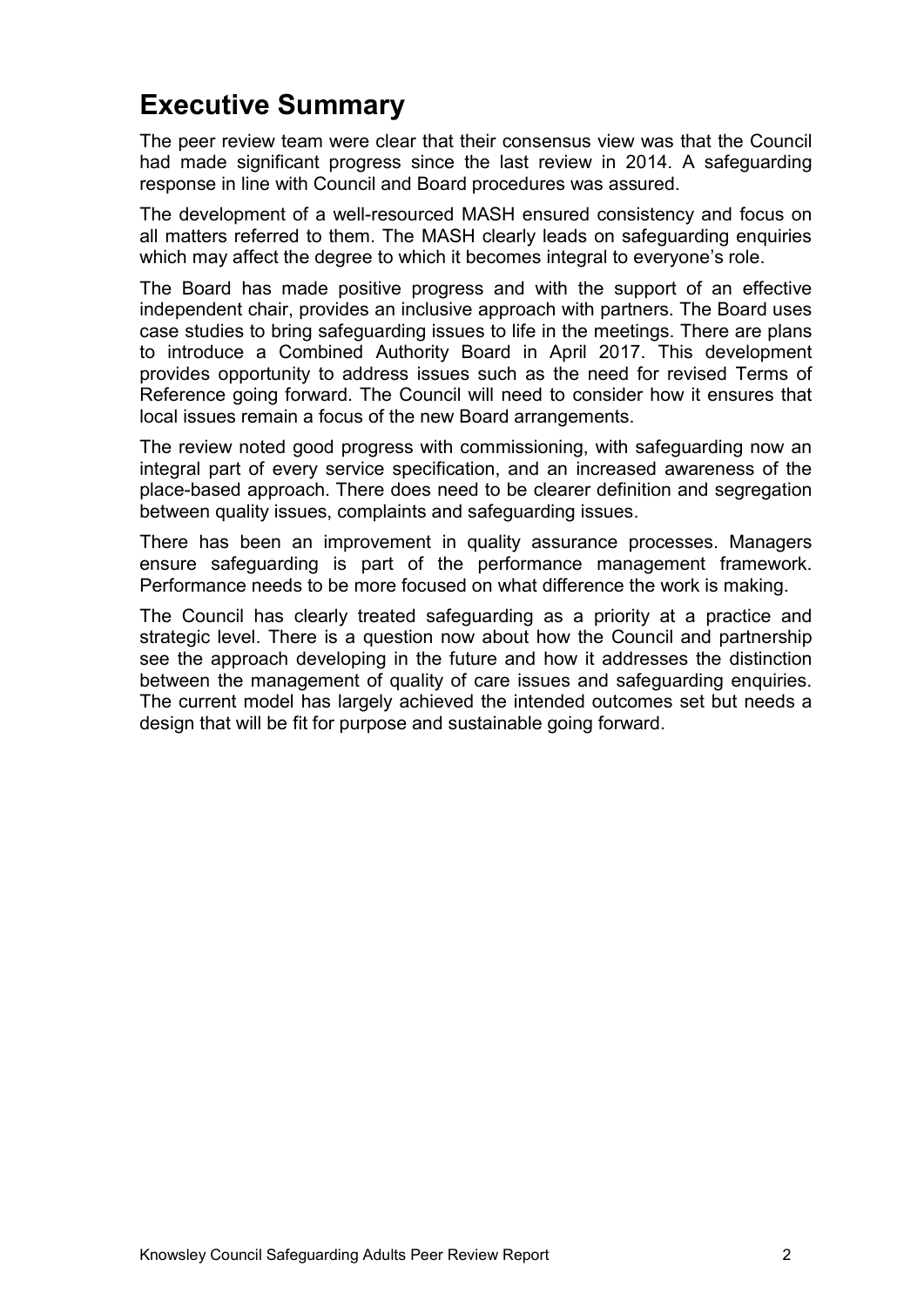## **Background**

1. Knowsley Council in conjunction with the North West Association of Directors of Adult Social Services (NWADASS) requested that the Local Government Association undertake a Safeguarding Adults Peer Review at the Council and with partners. The council was seeking an external view on the improvements in the safeguarding adults' arrangements at Knowsley Council following a sector-led peer review in 2014. The Council intends to use the findings of this peer review as a marker on its improvement journey. The specific scope of the work was:

The peer review team were asked to consider:

- The work of the Safeguarding Adults Board and Knowsley's Senior Management Team in giving strategic direction to Adult Safeguarding
- The commissioning of Adult Safeguarding activity
- The quality of frontline adult safeguarding practice

By looking at these areas the Council requested:

- External assurance on developments of the delivery of outcomes of adult safeguarding since the previous peer review two years ago.
- A view on how robust internal adult safeguarding systems are.
- Linkages between the three key areas
- 2. A peer review is designed to help an authority and its partners assess current achievements, areas for development and capacity to change. The peer review is not an inspection. Instead it offers a supportive approach, undertaken by friends – albeit 'critical friends'. It aims to help an organisation identify its current strengths, as much as what it needs to improve. But it should also provide it with a basis for further improvement.
- 3. This was a bespoke review and the headline themes were:
	- Leadership
	- Safeguarding Adults Board
	- Commissioning
	- Quality of Frontline Practice
	- Performance and Resource Management
- 4. The members of the peer review team were:
	- Stephanie Butterworth Executive Director People, Tameside MBC
	- Professor Kate Ardern Director of Public Health, Wigan MBC
	- Yvonne Nolan Interim Head of Adult Safeguarding & Quality Assurance, Manchester City Council
	- Simon Garner Corporate Safeguarding Manager & Caldicott Manager, Wirral MBC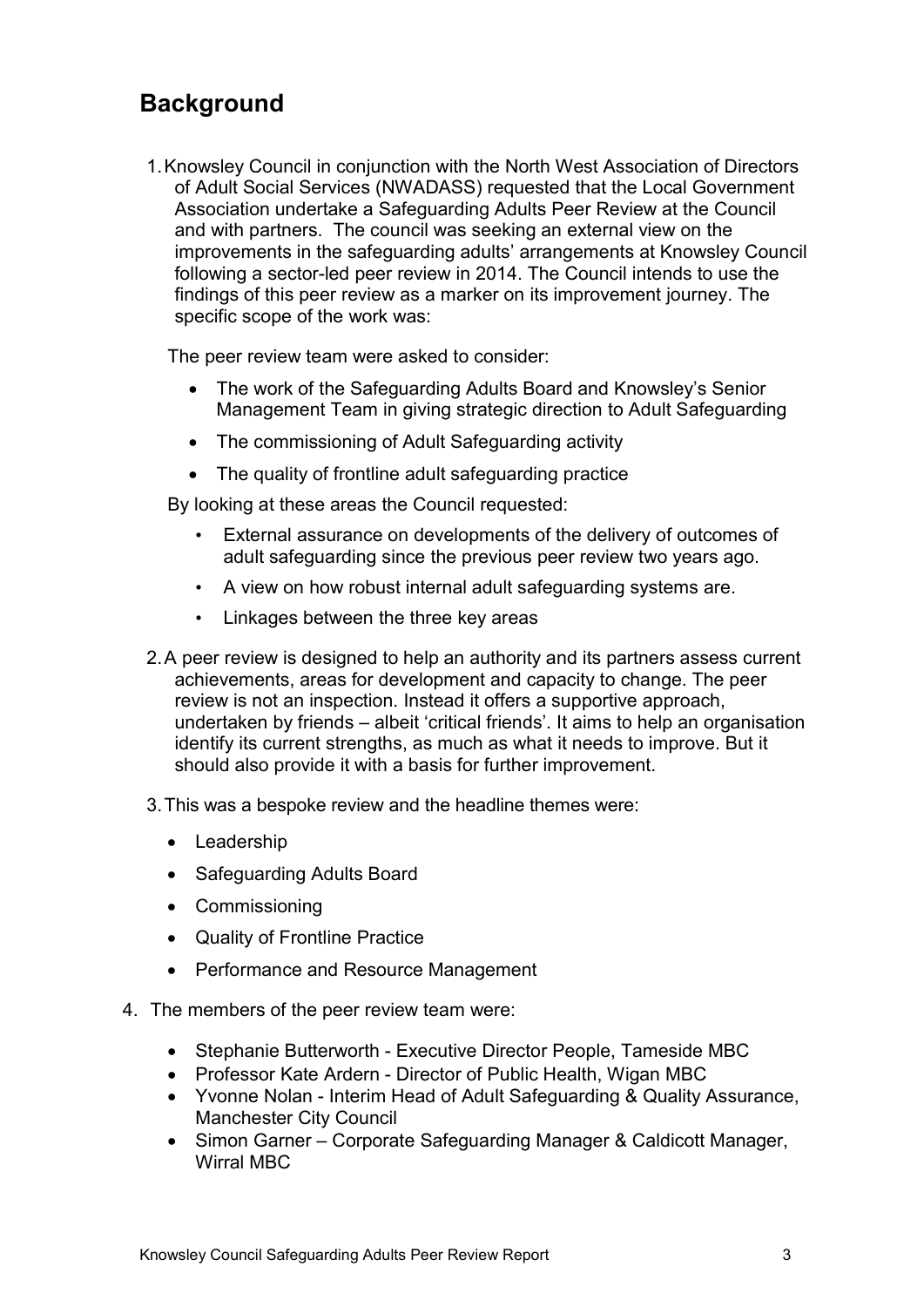- Adrian Quinn Transformation & Commissioning Lead, Wirral MBC
- Julie Ryder Designated Nurse, Safeguarding Adults, Warrington CCG
- Jill Emery LGA Review Manager
- 5. The team were on-site for three days from Wednesday  $14<sup>th</sup>$  December to Friday 16<sup>th</sup> December 2016. The programme for the on-site phase included activities designed to enable members of the team to meet and talk to a range of internal and external stakeholders. These activities included:
	- interviews and discussions with councillors, officers and partners
	- focus groups and interviews with managers, practitioners, frontline staff and people using services and their carers
	- reading documents provided by the Council, including a self-assessment of progress, strengths and areas for improvement
	- A review of a select number of case files
	- 6. The peer review team would like to thank staff, people using services, carers, partners, commissioned providers and councillors for their open and constructive responses during the review process. The team was made very welcome and would in particular like to thank Sue Sinnott and Jon Roberts for their invaluable assistance in planning and undertaking this review.
	- 7. Our feedback to the Council on the last day of the review gave an overview of the key messages. This report builds on the initial findings and gives a detailed account of the review.
	- 8. The Care Act has put safeguarding adults on a statutory footing. The Care and Support Statutory Guidance defines adult safeguarding as "protecting a person's right to live in safety, free from abuse and neglect". The Care Act requires that each local authority must:
		- make enquiries, or ensure others do so, if it believes an adult is, or is at risk of, abuse or neglect. An enquiry should establish whether any action needs to be taken to help them.
		- cooperate with each of its relevant partners (as set out in section 6 of the Care Act) in order to protect adults experiencing or at risk of abuse or neglect
	- 9. The aims of adult safeguarding are:
		- To prevent harm and reduce the risk of abuse or neglect to adults with care and support needs.
		- To safeguard individuals in a way that supports them in making choices and having control in how they choose to live their lives.
		- To promote an outcomes approach in safeguarding that works for people resulting in the best experience possible.
		- To raise public awareness so that professionals, other staff and communities as a whole play their part in preventing, identifying and responding to abuse and neglect.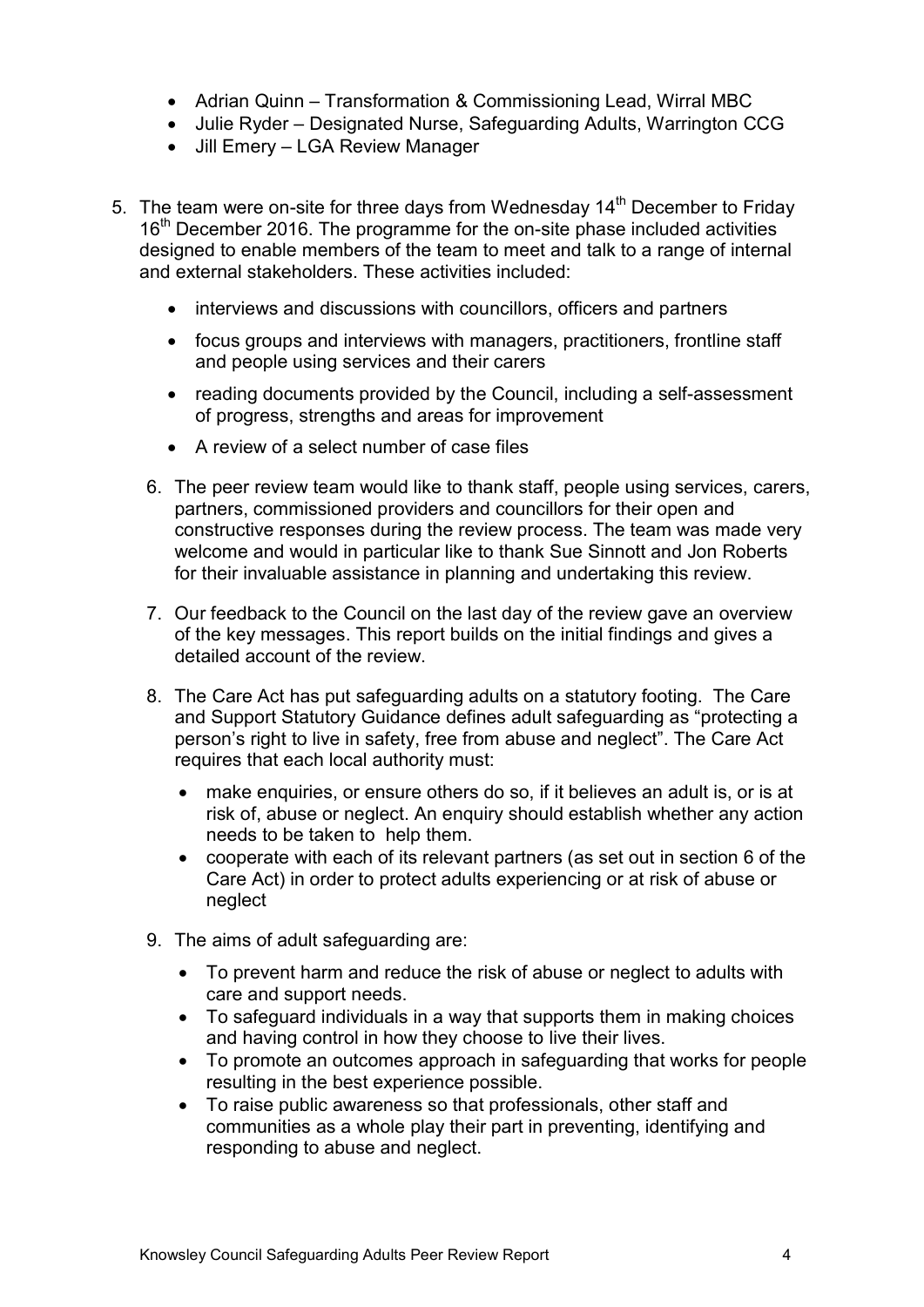- 10. There are six key principles that underpin all adult safeguarding work:
	- Empowerment Personalisation and the presumption of person-led decisions and informed consent. "I am asked what I want as the outcomes from the safeguarding process and these directly inform what happens."
	- **Prevention**  $-$  It is better to take action before harm occurs. "I receive clear and simple information about what abuse is, how to recognise the signs and what I can do to seek help."
	- Proportionality Proportionate and least intrusive response appropriate to the risk presented. "I am sure that the professionals will work for my best interests, as I see them and they will only get involved as much as needed."
	- Protection Support and representation for those in greatest need. "I get help and support to report abuse. I get help to take part in the safeguarding process to the extent to which I want and to which I am able."
	- Partnership Local solutions through services working with their communities. Communities have a part to play in preventing, detecting and reporting neglect and abuse. "I know that staff treat any personal and sensitive information in confidence, only sharing what is helpful and necessary. I am confident that professionals will work together to get the best result for me."
	- Accountability Accountability and transparency in delivering safeguarding. "I understand the role of everyone involved in my life."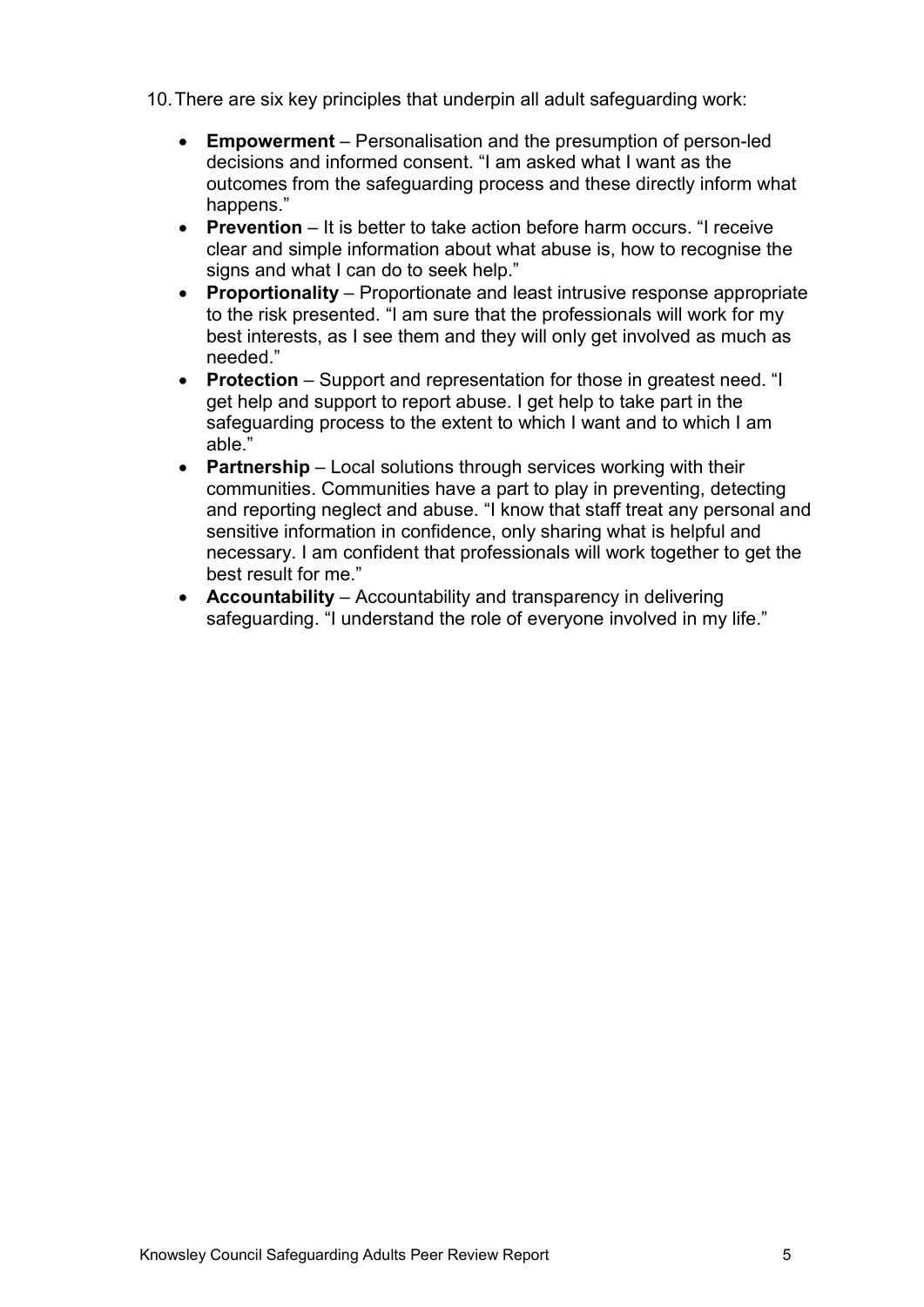# Leadership

#### **Strengths**

- Transforming Adult Social Care Programme
- Safeguarding a corporate priority
- Evidence of partners at a senior level understand safeguarding
- Political leadership regularly briefed on safeguarding and performance
- Significant investment in frontline safeguarding
- 'Wrapping the council around the problem'

#### Areas for Consideration

- Future direction of safeguarding
- Roles and responsibilities
- Sickness levels in ASC
- Role of Health & Wellbeing Board
- Future sustainability
- 'Wrapping the council around the problem'
- 11. The Transforming Adults Social Care programme 2016 2019 has safeguarding as one of the key objectives, namely 'protecting people who are at risk of or are experiencing abuse and neglect. There is also a commitment to embed Making Safeguarding Personal (MSP) guidance.
- 12. Safeguarding is a key priority in the Corporate Plan with the intention of developing a preventative approach to safeguarding adults. The documentation provided by the Council showed that as well as the Corporate Plan and Adult Social Care programme, there were links to safeguarding in the Joint Strategic Needs Assessment (JSNA), the Health and Wellbeing Strategy and the Community Safety Plan.
- 13. The team met with a range of senior managers and partners during the review and there was a good understanding of safeguarding in their respective roles and organisations. The work with the Clinical Commissioning Group (CCG) is now very positive and this is recognised by staff and partners.
- 14. The political leadership including the Leader of the Council are regularly briefed on safeguarding issues and performance. The Director of Adult Services and the Interim Head of Service for Safeguarding Adults report to the Cabinet Members Meeting on a fortnightly basis.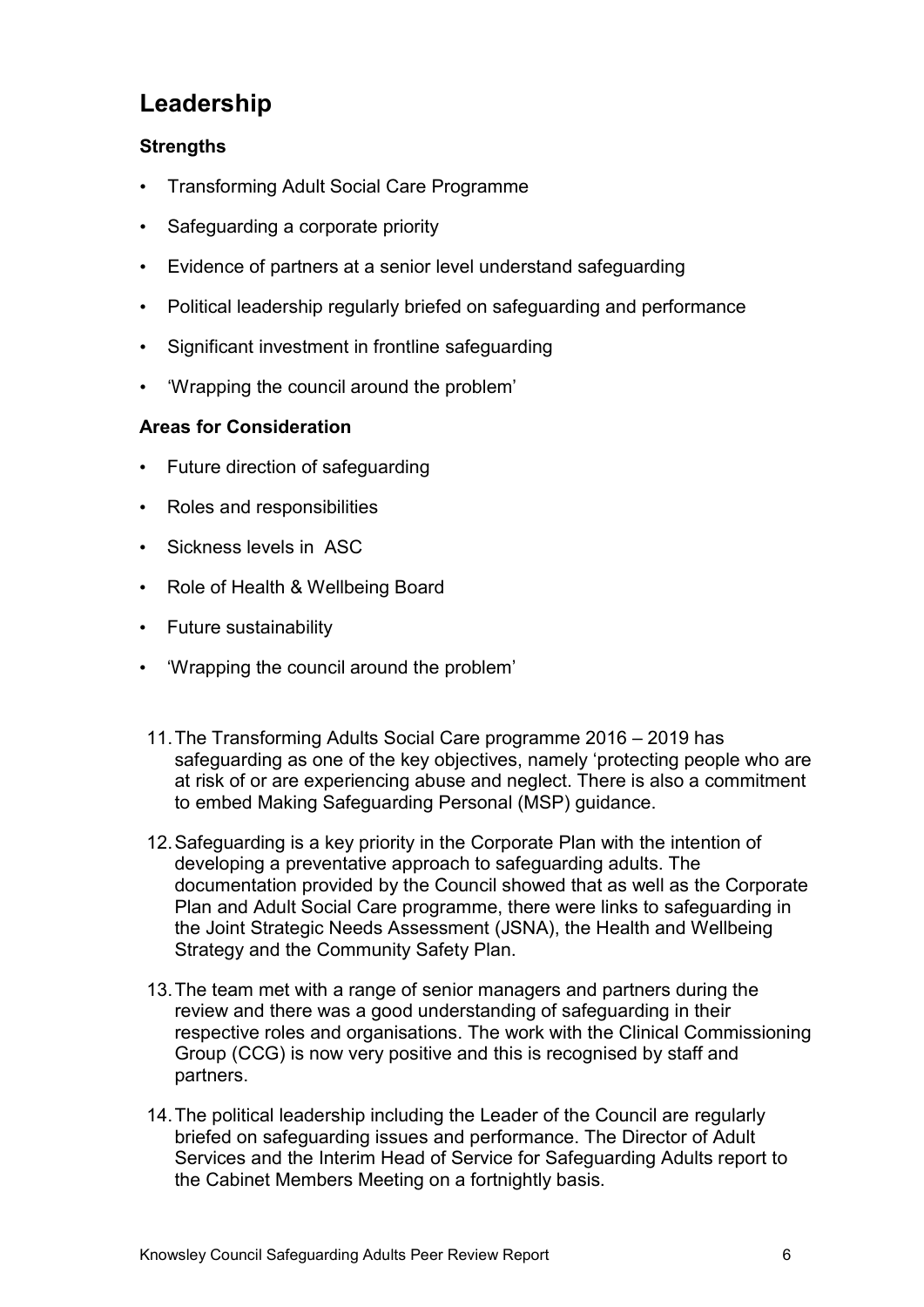- 15. There has been significant investment in frontline safeguarding not only in terms of the Multi-Agency Safeguarding Hub (MASH) but also £80k of investment in safeguarding training. There has been an acknowledgement of gaps by the political leadership and resources have been committed to strengthen the first response to safeguarding referrals and concerns.
- 16. The Chief Executive referred to 'wrapping the council around the problem' and this was also mentioned by staff. This approach has the effect of ensuring that resources are directed to safeguarding issues when they occur.
- 17. Although the MASH is highly regarded, consideration needs to be given to the future of safeguarding in Knowsley in terms of the MASH's sustainability. Safeguarding is something that should be a shared responsibility and this should be reflected across adult social care.
- 18. As a result of the perception that the MASH deal with safeguarding, roles and responsibilities are confusing with the MASH taking responsibility and accountability for safeguarding when in fact other partners and social care workers should be involved. The team heard on a number of occasions that safeguarding was dealt with by the MASH and did not seem to be integral to everyone's role.
- 19. The team were particularly concerned about the very high levels of sickness absence in adult social care. A total of 17 days per employee with a very high percentage of the absence being in the locality teams. If safeguarding is to be shared with locality teams then there needs to be the capacity to do this. The management of sickness absence was not explored fully but from the figures relating to both long and short term sickness the review team did not see evidence of impact from absence management strategies.
- 20. The role of the Health and Wellbeing Board is unclear in adult safeguarding although safeguarding is seen as a priority in the Health and Wellbeing Strategy. The team were unclear around how safeguarding was addressed at the Board. The review team recognised where reports were presented between Boards but could not see the effect this has had on the priorities of the Health and Wellbeing Board.
- 21. The MASH social workers are working on cases that are open to localities and this is doubling up on resources. There needs to be clarity over roles as it seemed a case by case decision as to 'who did what'. Consideration needs to be given to who is responsible for the safeguarding intervention and ensure that there is an understanding of how it relates to accountability over wider cases issues if it is the MASH worker. This will ensure future sustainability in a time of limited resources.
- 22. The report already mentions 'wrapping the council around the problem' as a strength but this has implications in terms of both partner involvement and capacity within the council. Ideally there should be shared responsibility with each partner contributing to the solution.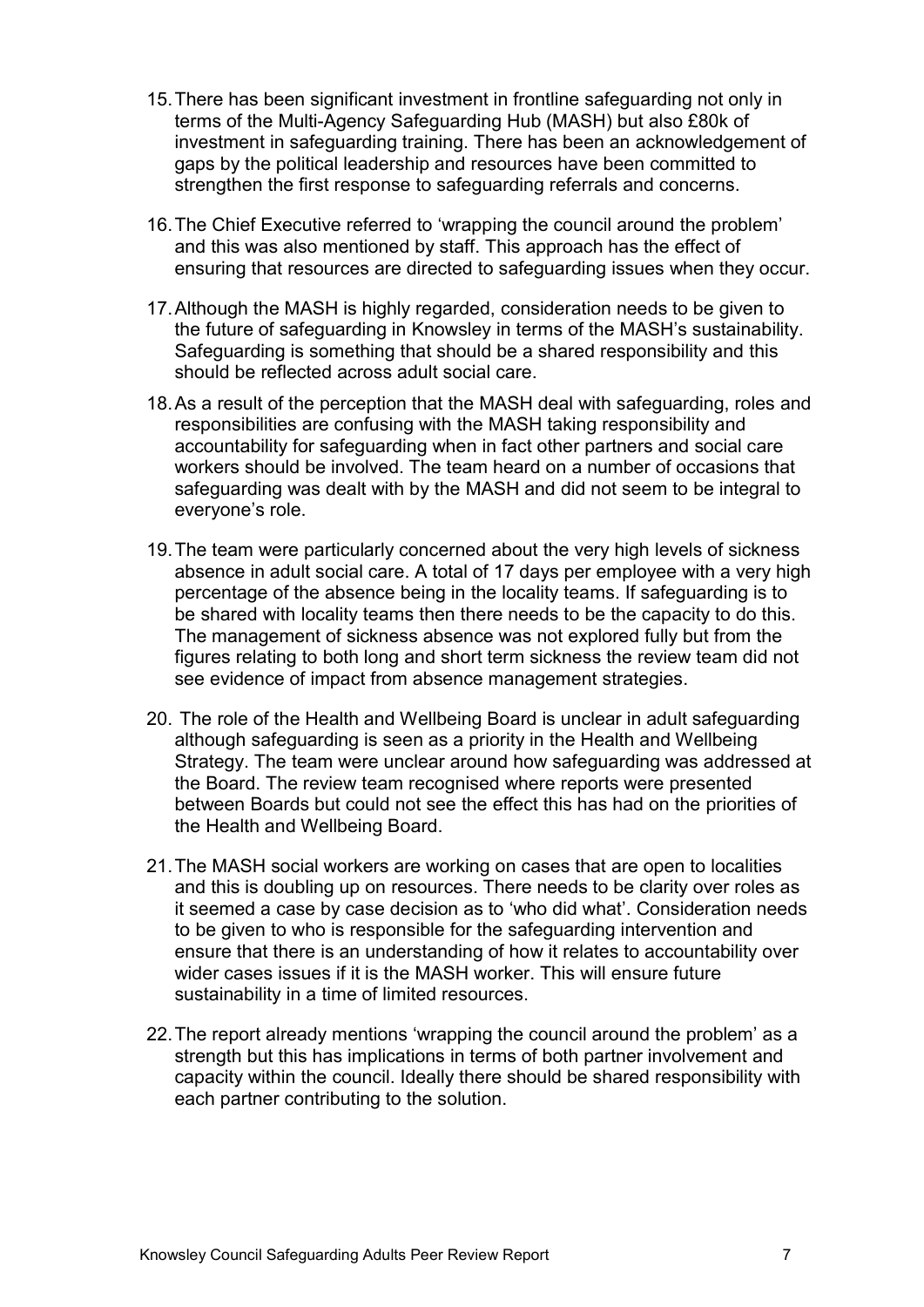# Knowsley Safeguarding Adults Board

#### **Strengths**

- Effective independent chair
- Opportunities of consistency, sharing good practice and quality improvement through the combined Board
- Culture of inclusion and participation
- Appropriate use of intelligence and qualitative data
- Accountability of members
- Positive relationship with Children's Safeguarding Board
- Action focused

#### Areas for Consideration

- Combined regional board & maintaining local focus
- Stronger arrangements with Community Safety Partnership and Health & Wellbeing Board
- Strategic role versus operational role
- Evidence of challenge
- Business support for the ASB
- Terms of reference
- 23. The review team met with members of the Safeguarding Adult Board and the Chair. It was clear that the Independent Chair, who has been in post since March 2014 was well regarded and effective in his role.
- 24. Plans to have a combined Adult Safeguarding Board with Sefton, Liverpool and Wirral will provide opportunities for consistency, the sharing of good practice and quality improvement across the local authority areas.
- 25. Board members told the team that there was a culture of inclusion and participation at the Board with all partners seen as equals. Representatives from the voluntary sector spoke positively about their experience. There is also good attendance.
- 26. Intelligence is shared at the Board and the use of case studies is seen as 'making it real' for Board members. Although there were concerns expressed by the team around the case studies and confidentiality around individuals. The team were advised that cases are anonymised and where possible consent has been sought to share information.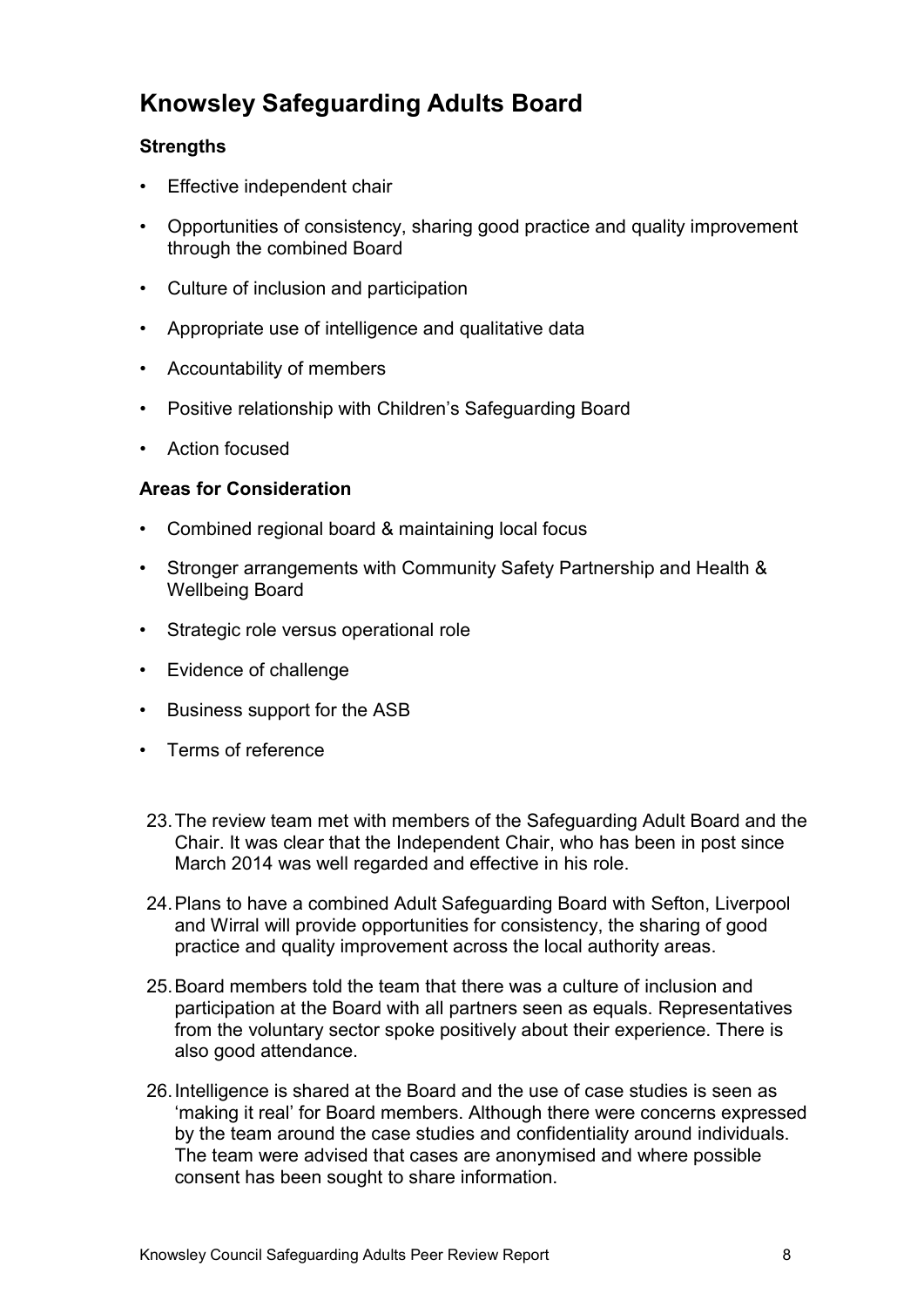- 27. Providers feel that they are held to account via the Board and Board members themselves are accountable for their own agency.
- 28. There appears to be a positive working relationship with the Local Safeguarding Children's Board and its Independent Chair.
- 29. An action focussed approach by the Board ensures that issues with identified actions were followed up. There was good discipline around this approach which is reflected in the Board minutes.
- 30. Although the combined Board will bring many advantages to Knowsley it will be important to ensure that there is still a local focus for the communities in Knowsley. Ways to ensure this need to be explored without replicating another governance structure solely for Knowsley.
- 31. It was difficult for the review team to see the distinct links between the Safeguarding Adults Board, the Community Safety Partnership and the Health and Wellbeing Board all of whom have an integral role in Adult Safeguarding. The team were advised that these arrangements will be strengthened for 2017/18 with the new Combined Safeguarding Board.
- 32. The team felt that the Board did at times take on an operational role rather than focusing on strategic issues. One example was a sub-committee deciding what action to take about a provider instead of seeking assurance from commissioners about how they are addressing safeguarding issues with providers.
- 33. Although Board members felt they were held to account there appeared to be a lack of challenge between partners about safeguarding issues in the various agencies. There is no challenge log with the minutes so it was difficult to see where challenge occurred and how it is recorded.
- 34. Concerns were expressed that there was limited business support for the Board. Agendas are particularly long with meetings lasting three hours. With this comes a greater reliance on business support to service not only the meetings but also the preparation of Board papers. There are plans to review both the agenda and board support.
- 35. The Terms of Reference state in several parts that the Board (and its members) 'will ensure' that certain actions are carried out. This may not always be within the board members remit therefore the terms of reference should say that they need 'to be assured'.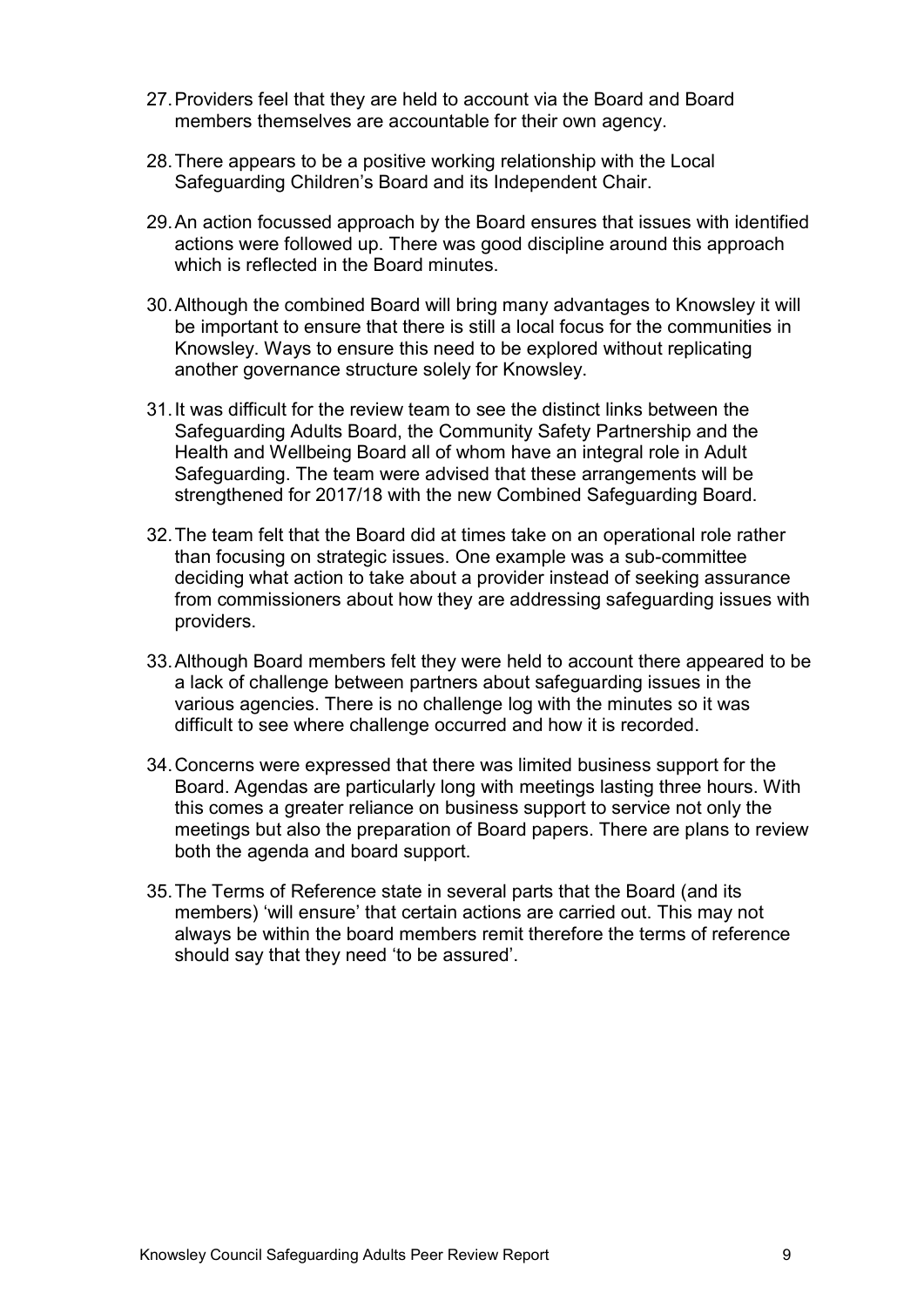## Commissioning

#### **Strengths**

- Quality assurance around providers
- Good engagement with providers and market management
- Commissioned training
- Involvement of people using services in commissioning process
- Investment in Whole Life commissioning team
- CCG co-producers of specifications e.g. intermediate care
- Move towards integrated commissioning
- Understanding of the need in future commissioning around community assets and flexibility
- Aware of the need to reduce budgets

#### Areas for Consideration

- Continue to increase strategic links with other policies
- Inconsistency and inequality around domiciliary care provision
- Market shaping
- Place-based approach and speed up development of asset based community development
- Clarification of what are quality issues, complaints and safeguarding issues
- Are all partners clear about the escalation routes for areas of concern e.g. National NHS Serious Incident Reporting Framework?
- Consistency of workforce development offer to providers
- 37. There has been significant progress in commissioning arrangements since the review in 2014. Commissioning was brought back into the council having previously been with Knowsley CCG. Safeguarding is now an integral part of every service specification, with clear requirements for providers to fulfil, and quality assurance processes in place to ensure compliance.
- 38. Commissioned training around safeguarding themes is offered to staff, partners and providers. Some issues with domiciliary care workers being unable to attend training due to the nature of their work were reported, and this is being addressed by the council to ensure that the training is flexible to meet their needs. The training programme will benefit from ongoing review to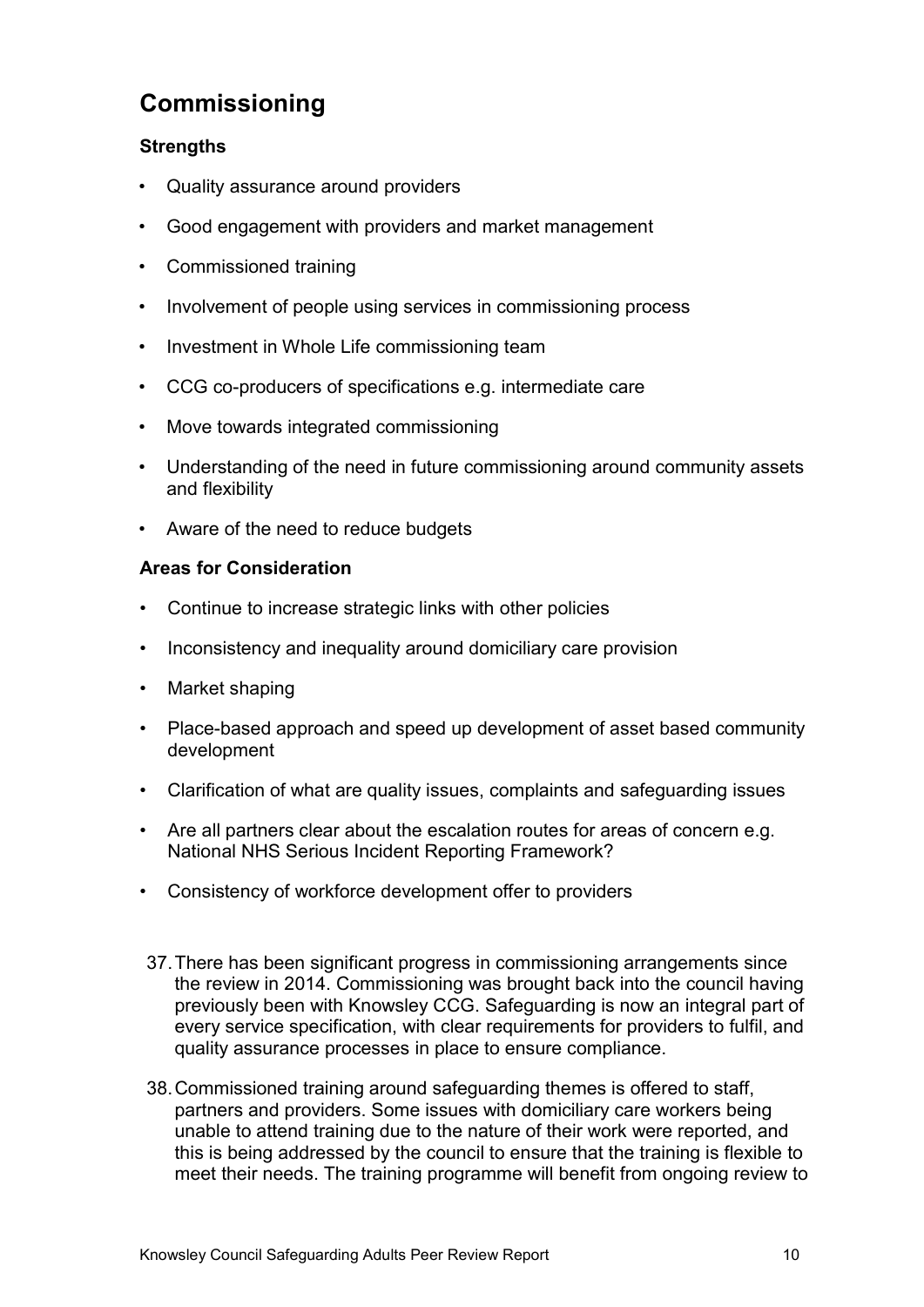ensure the courses offered continue to meet the needs of the workforce and are appropriate and proportionate to the issues in Knowsley. The programme has been reviewed to ensure that it addressed workforce issues identified through the QAFF and dashboard.

- 39. As part of the commissioning process there is involvement by people using the services. They are engaged in identifying need, and then involved in the selection process via interviews.
- 40. Investment in Whole Life commissioning team has unified children's and adults commissioning to achieve better outcomes for people by taking a more holistic approach.
- 41. The CCG are co-producers of some specifications e.g. intermediate care, but there are no formal integrated commissioning arrangements. However, this is a developing area.
- 42. There is an understanding of the need in future commissioning to maximise community assets and encourage flexible, outcome based services.
- 43. There is a good awareness of the need to maximise available resources in a climate of reducing budgets including the pooling of budgets and to develop a more asset based approach.
- 44. Consideration should be given to ensuring strategic links with other policy areas e.g. housing – housing providers as both specialist providers of housing for families at risk of safeguarding (e.g. rehousing victims of domestic abuse), independent and supported living for vulnerable adults (e.g. people with LD, people with long-term mental health challenges, people with alcohol and other drug misuse) and their role as shapers of place and asset based community development – creating a culture of safeguarding within communities themselves.
- 45. The range of domiciliary care providers is limited in Knowsley. This creates difficulties when addressing quality and performance issues. The ability to ensure diversity and sufficiency of provision can be limited.
- 46. Market management systems and processes are in place with providers; however market shaping is a developing area for Knowsley. The market position statement covers the period 2016 – 2020 so it is still in the early stages of implementation.
- 47. There is a good awareness of the place-based approach, but the growth of asset based community development needs a quicker pace. The council and partners will benefit from ongoing support from Wigan where this approach is further developed.
- 48. Clearer definition and segregation between quality issues, complaints and safeguarding issues could improve the management of all three.
- 49. There seemed to be a disconnect around the understanding of all partners of what the Care Act states in relation to the escalation routes for areas of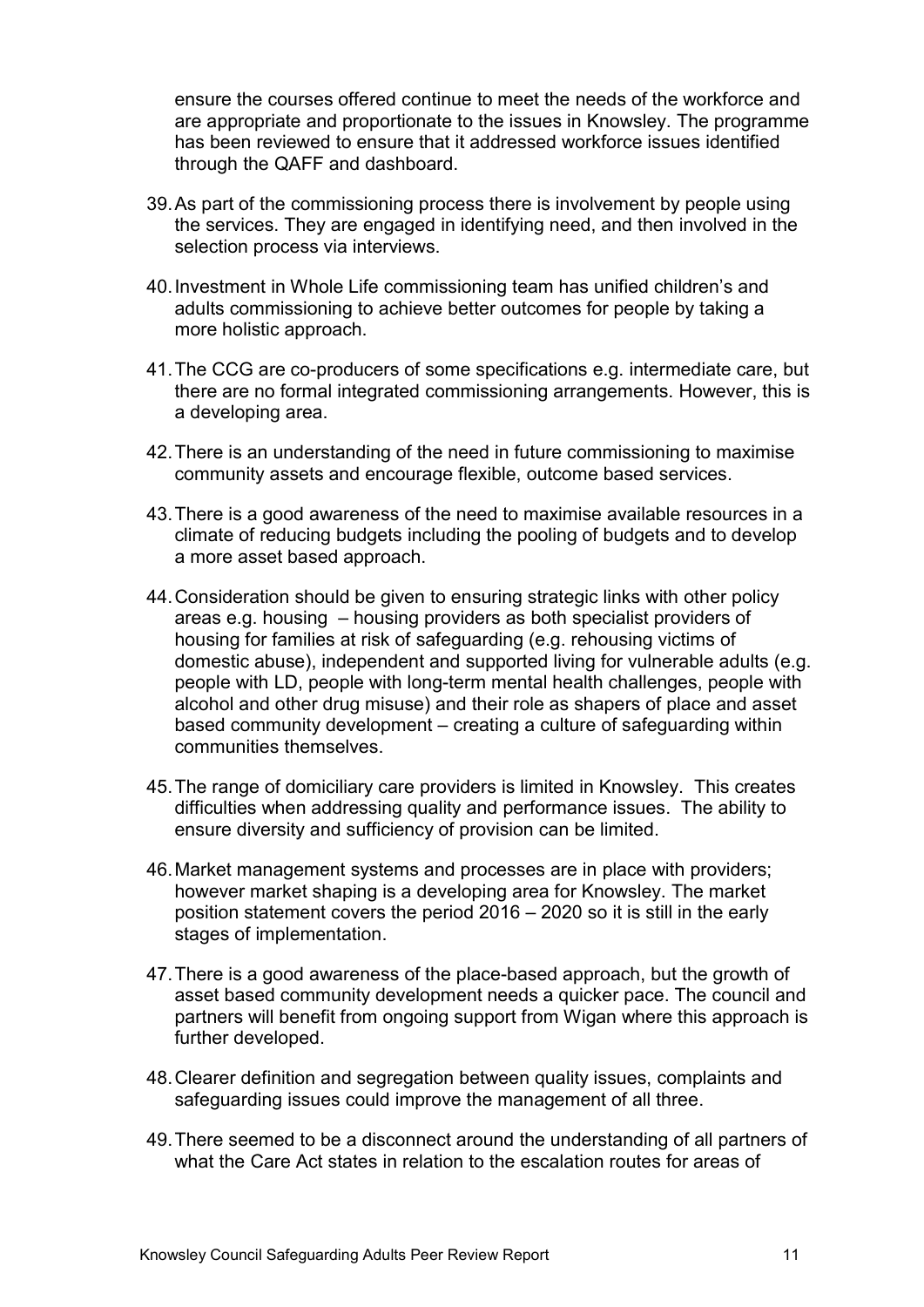concern and what the National NHS Serious Incident Reporting Framework states.

50. The workforce development offer to providers must maintain consistency to ensure their staff have access to appropriate training and development opportunities which will help with the wider workforce development and the duty to shape the market.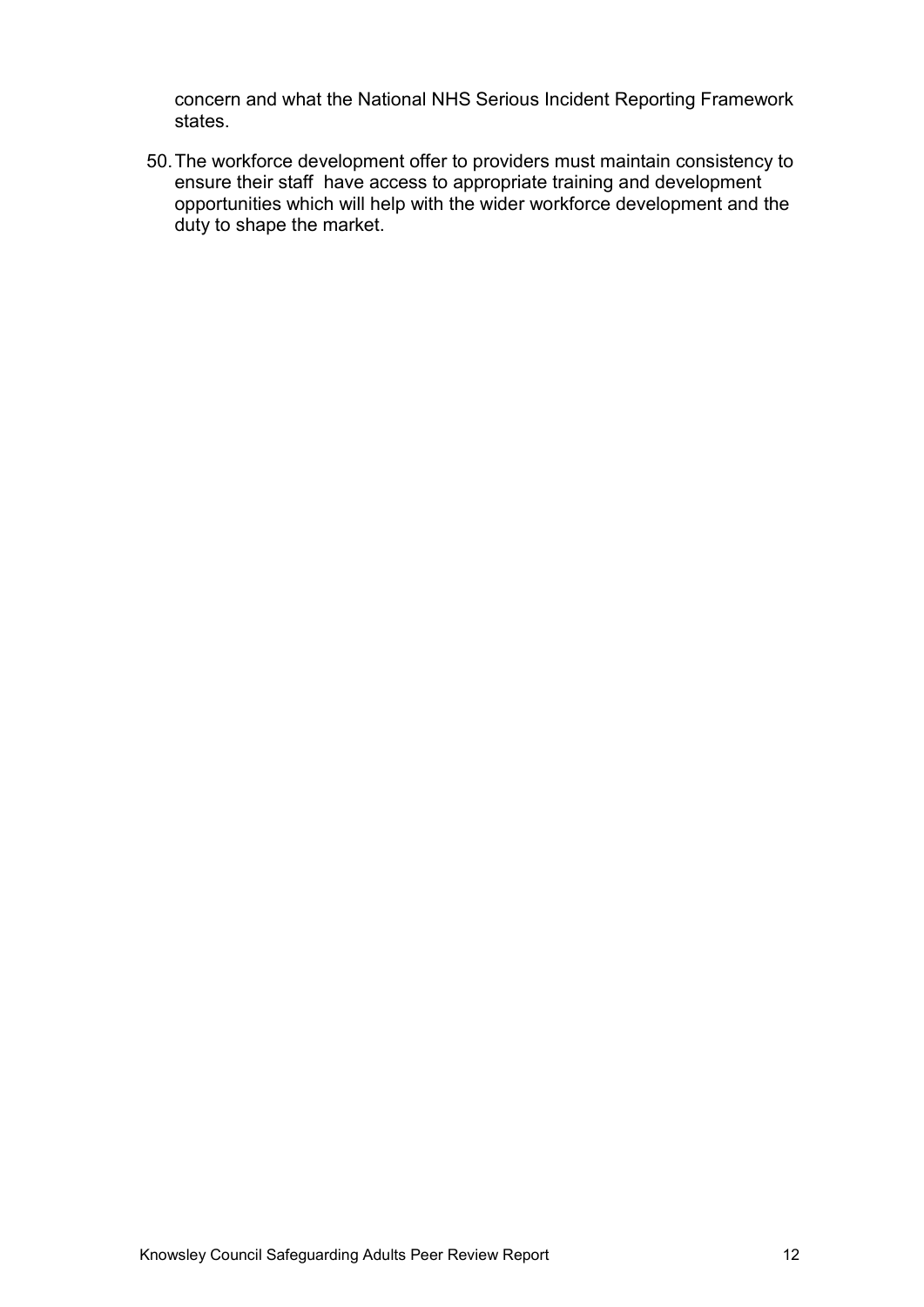# Quality of Frontline Practice

#### **Strengths**

- Tightly managed MASH who are clear on procedures and management of safeguarding issues
- Good partnership working including with relatives
- MASH has improved response to safeguarding incidents
- Staff in the MASH are confident
- Positive working relationships across partners at an operational level
- Pilot of use of Gold Standard Framework in Kirkby
- Use of reflective notes by providers
- Evidence of Strategy discussions taking place
- People using service are offered support

#### Areas for consideration

- Is safeguarding everybody's business?
- The distinction between adult protection and safeguarding
- Use of language extent of MSP being embedded in practice
- How is innovation from the frontline influencing policy and practice?
- Clarification of what are quality issues, complaints and safeguarding issues
- Proportionate response
- Sustainability of current MASH model
- Roles and accountability around safeguarding responses is currently unclear
- Clarity around access
- Understanding of how health and social care work with providers in providing advice
- 52. The staff in the Multi-Agency Safeguarding Hub (MASH) are very clear and confident on safeguarding issues and have an in-depth knowledge of safeguarding practice and processes. There is strong management which ensures that safeguarding issues are investigated and resolved within the MASH in a timely manner. The team heard positive feedback from partners, staff and providers about the MASH and how supportive it was when safeguarding issues were raised. Overall there had been a recognisable improvement in safeguarding following the introduction of the MASH.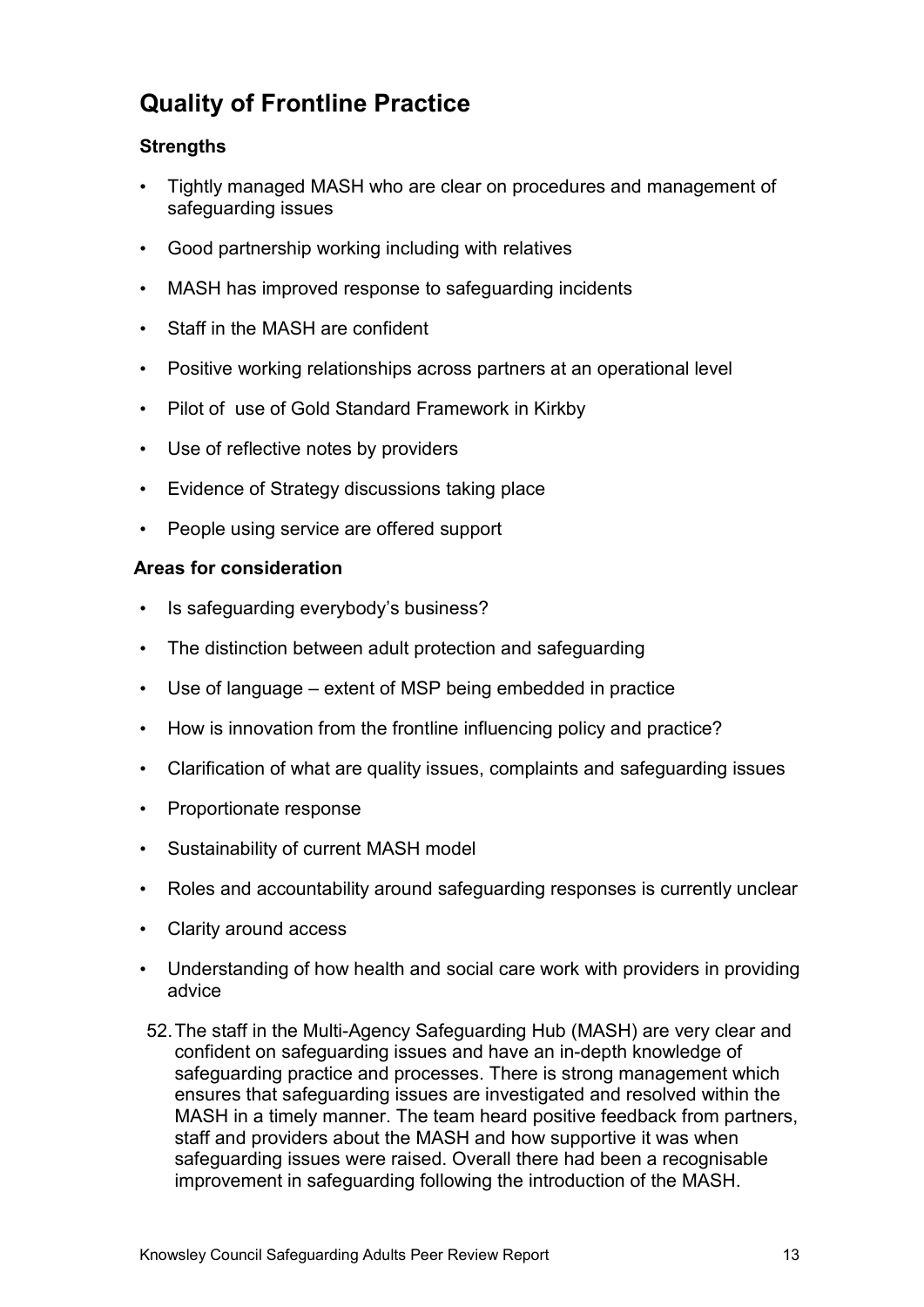- 53. Partnership working is generally good at an operational level. There is also a good relationship with relatives by MASH staff during the safeguarding process.
- 54. The Gold Standards Framework which ensures that end of life care is delivered to an accredited standard across care homes and other establishments has been adopted in two Knowsley care homes. This Framework should ensure that end of life is managed well rather than a death becoming a safeguarding issue and sits within the prevention agenda.
- 55. As part of the safeguarding process there were examples of providers using reflective notes which are positive. It was not possible due to the length of the review to look at the extent of this practice across all providers.
- 56. Strategy discussions are taking place. The team heard that initially there was limited discussion with the Police but during 2016 the meetings became more of a meeting with relevant professionals and this is now seen as a strength.
- 57. Individuals and their carers/advocates who had been involved in safeguarding felt that they were well supported through the process. This was often due to the positive relationship with care managers. Comments from individuals included 'I know who I can talk to' and described the safeguarding intervention as having a positive impact on life in a care home. Healthwatch are key partners across a range of activity and representatives from that organisation commented on how safeguarding processes had improved. They also felt that they had a voice to express when things went wrong.
- 58. Although the MASH is seen as a strength there was a real concern in the review team that responsibility for safeguarding had been devolved to the MASH rather than being everyone's business. It appeared to the team that the culture within the council was that the MASH dealt with safeguarding.
- 59. The distinction between adult protection and safeguarding is not always clear with staff interpreting issues around quality of care that pose a risk, with an issue that needs to be dealt with under adult protection procedures and legislation
- 60. It became apparent when carrying out the case file audit that the 'Making Safeguarding Personal' approach has still not been fully integrated into practice in Knowsley. The language included substantiated/unsubstantiated which provided limited feedback to referrers to enable them to learn about appropriate cases to refer. It is also more about evidence to support allegations than about an approach that seeks to understand the individual experience and what they are seeking from an intervention.
- 61. It was unclear from discussions with staff and partners how innovative practice from the frontline could be used to influence policy and practice and what the channels of communication are for frontline staff.
- 62. The cases looked at as part of the audit highlighted an issue of whether they were, in fact safeguarding cases. It appeared to the team that in some cases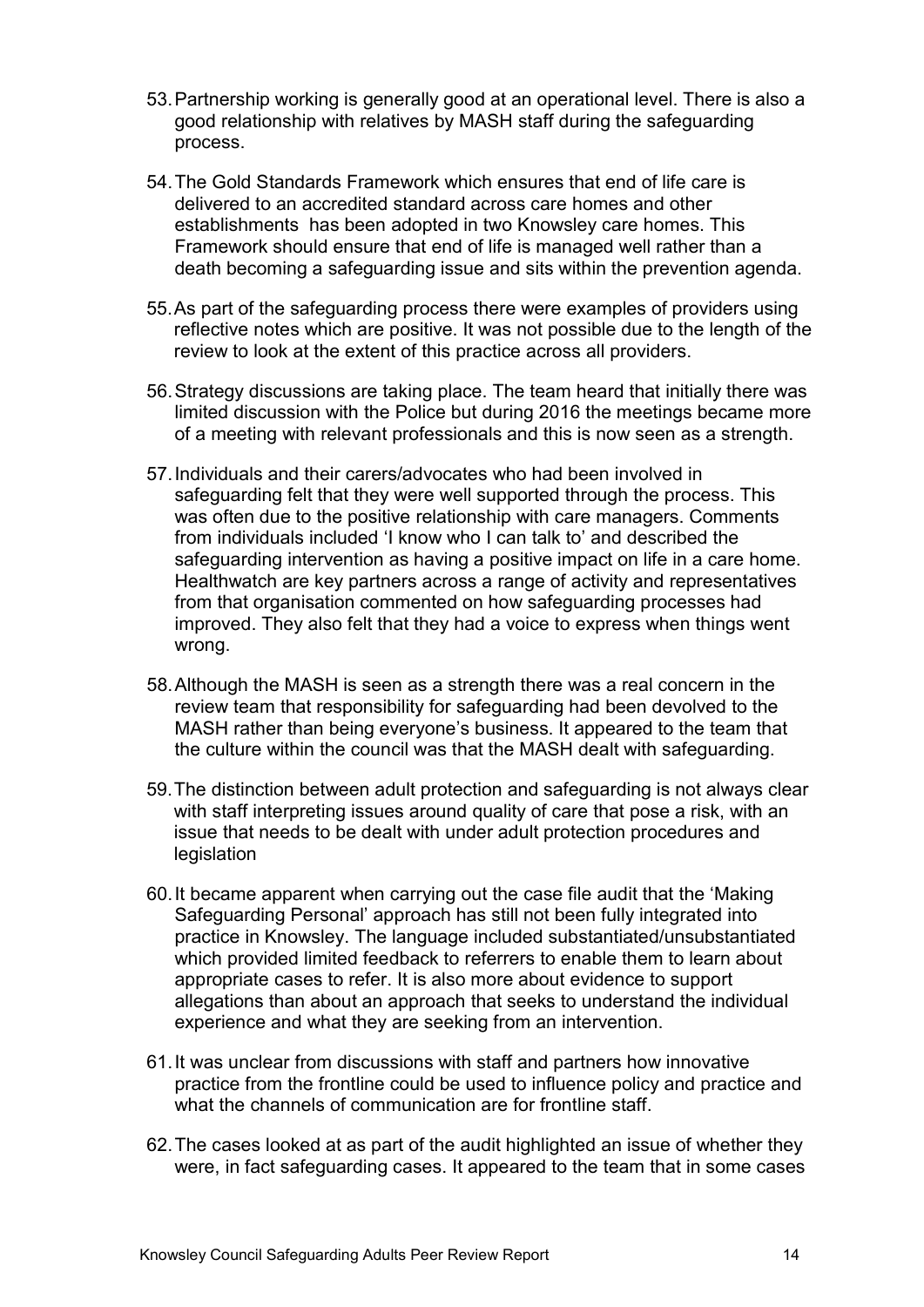the matter should have been dealt with through a complaints or contract management process. The convening of strategy meetings in some of the cases seemed to be disproportionate. Examples from the audit were that cases were having strategy meetings held in relation to missed calls and medication administration issues.

- 63. The MASH is well resourced and the fact that it undertakes investigations and manages the case until completion means that the locality teams have limited involvement. In the longer term, this operating model may not be sustainable. There are cost implications around the number of social workers in the MASH and whether some of the work would be better dealt with in locality teams. The MASH team need to ensure they have a clear brief about their role and responsibility and that of commissioners and practitioners in localities so that the right people are dealing with the right case issues.
- 64. It was difficult to see who managed the risk in cases where there was both a safeguarding issue and an allocated care manager. The team heard that the MASH dealt with all safeguarding matters but there was also a view that cases were jointly managed between the MASH and the locality teams. As it stands the MASH has a wide brief and is providing certainty over responses in a context of significant sickness absence and diminishing Council resources.
- 65. There was reference by partners and staff to thresholds and it was often unclear on where cases should be referred to. The use of thresholds seems very broad and appears to move away from MSP. This may be one of the reasons why quality of care issues are being referred to the MASH.
- 66. There were several references to Medicine Management and which partner agency was the most appropriate to work with providers in giving advice. The whole area of Medicine Management has been raised in the past and there has been training provided as a result of this so it is expected that this will eventually through and be resolved.
- 67. Although Healthwatch is seen by the council as a key partner the team were concerned that there was a risk of over-reliance on its input. During the course of the review the team heard that Healthwatch were involved in a range of consultations and initiatives. This may be at the detriment of other 'voices' and limit engagement with the wider community.
- 68. Concern was expressed by the team about access to electronic referrals made after 7.30pm. This was highlighted to social care while the team were on-site. Arrangements were put in place to provide an automated response to the referrer to inform them of the fact that it was not accessed and what they needed to do if it was an urgent referral.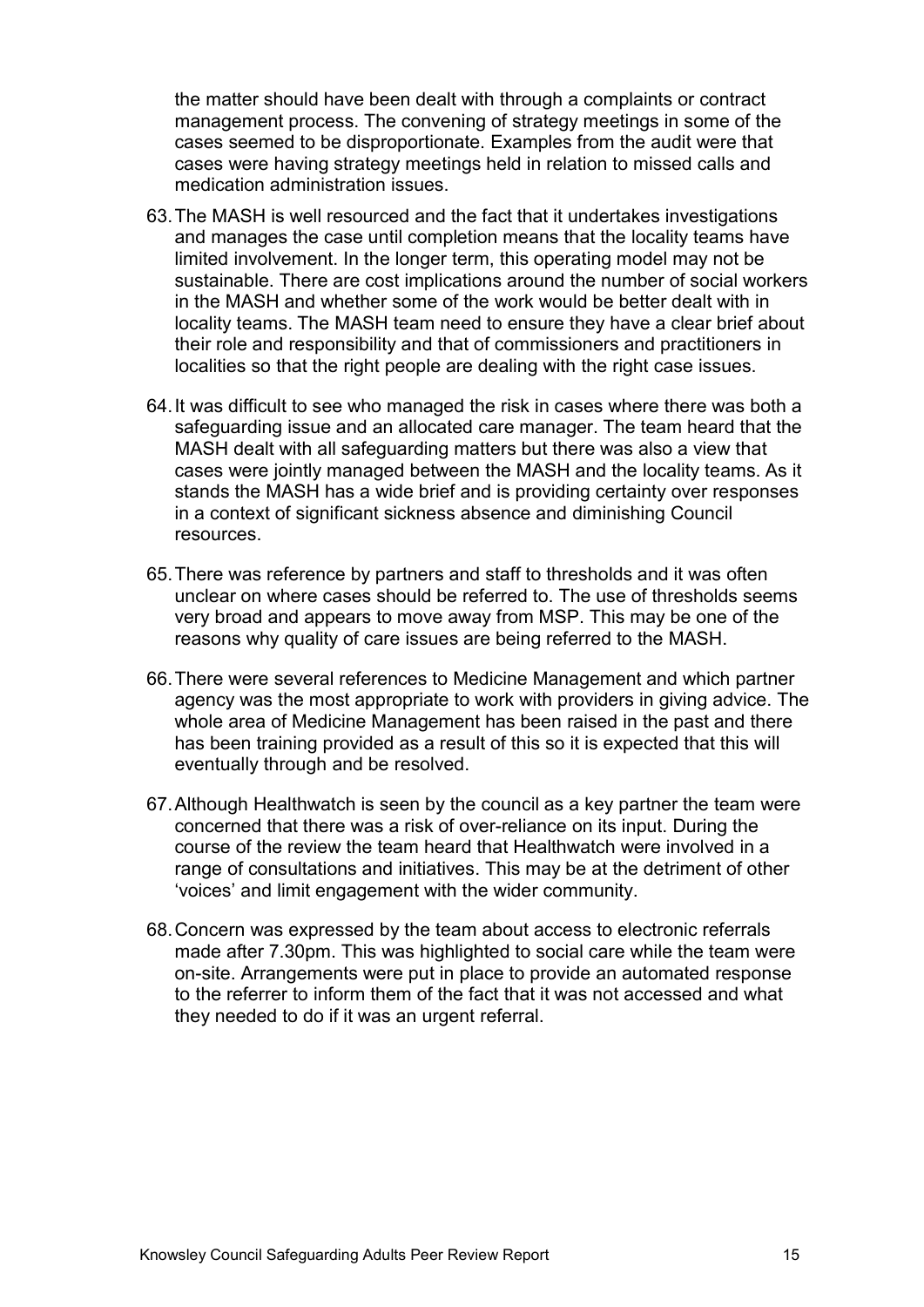## Performance and Resource Management

#### **Strengths**

- Use of North West Scorecard
- Performance meetings
- Case studies in ASB to inform discussion

#### Areas for consideration

- Strategic workforce planning across all partners and providers
- What difference does the performance data make?
- Collecting appropriate data
- Sustainability of present resource investment
- 70. The council is using the North West scorecard which includes data about rereferrals, category of abuse and timeliness. The performance information also provides regional and national comparative data. There has been an improvement in quality assurance processes and there is a Quality Assurance and Standards Sub-Group as part of the Safeguarding Adults Board. Further work is being carried out to improve the recording of data.
- 71. Regular performance surgeries are held between senior management and operational managers which is beginning to embed performance management and ensure safeguarding is part of the performance management framework. There are emerging action plans from these surgeries.
- 72. Case studies are used in the Adult Safeguarding Board to not only inform discussion but also to ensure that lessons are learned and practice improves across agencies.
- 73. There is a need for strategic workforce planning across all partners and providers to ensure that both the current and future workforce have the necessary skills and competencies.
- 74. Although performance is being monitored it was difficult to see what difference this is making in terms of improving practice and processes. As with most authorities the data is about how many and it is difficult to determine whether high numbers are good or not good. The data about timeliness shows the focus and consistency of the MASH response. Performance needs to be more focused on what difference the work is making and show a clearer pathway and performance around MSP.
- 75. Data quality is still underdeveloped and the council has acknowledged this in the self-assessment report produced for the peer review. The council will need to consider what information can be gleaned from the data, how will it inform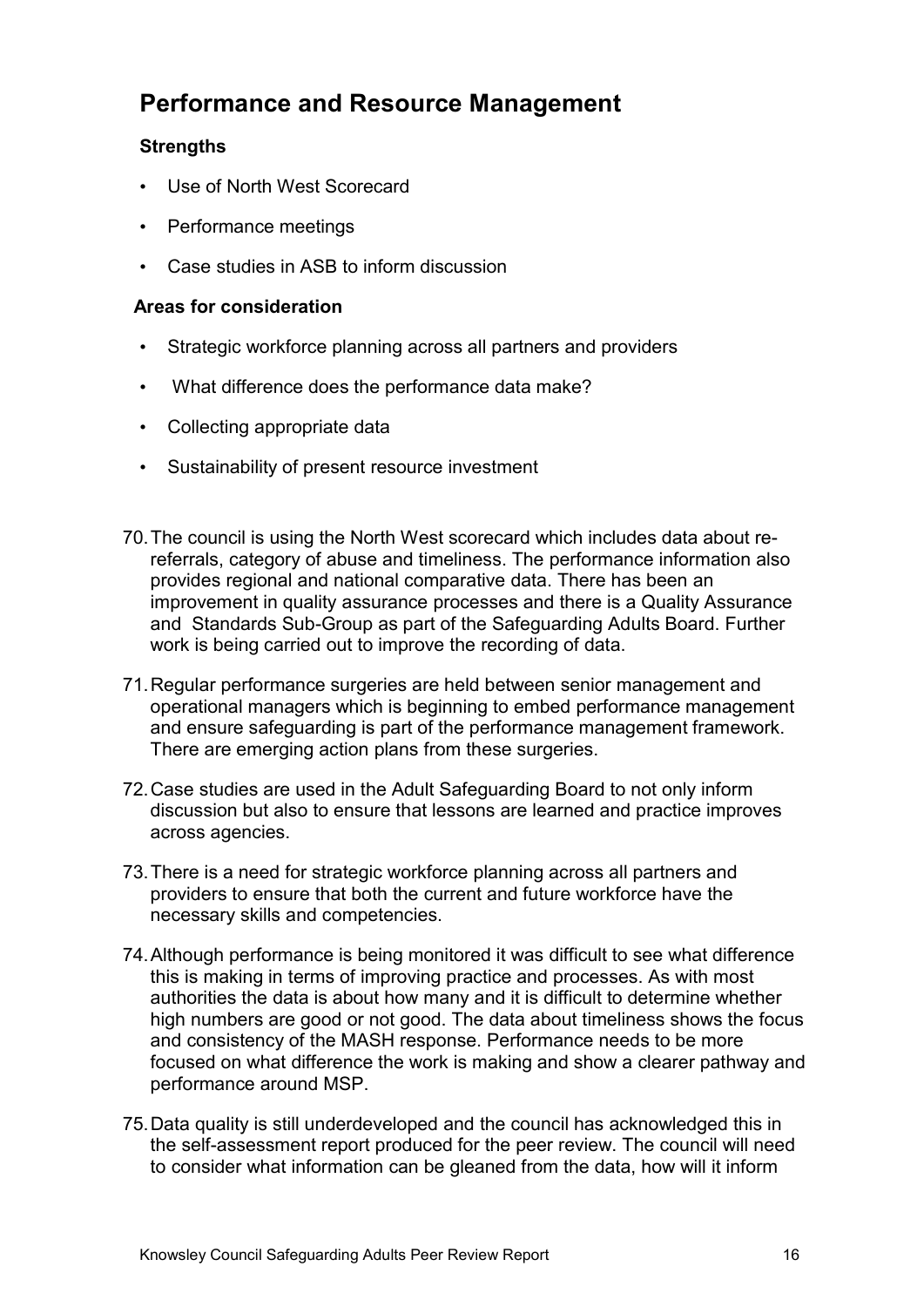what needs to change and how an audit programme will evidence what the headline data reveals.

76. There has been significant investment in the MASH, particularly around Adult Safeguarding. This has had a positive impact on how safeguarding is addressed by the council but in a climate of budgetary pressures the long term sustainability of a well-resourced MASH needs to be considered.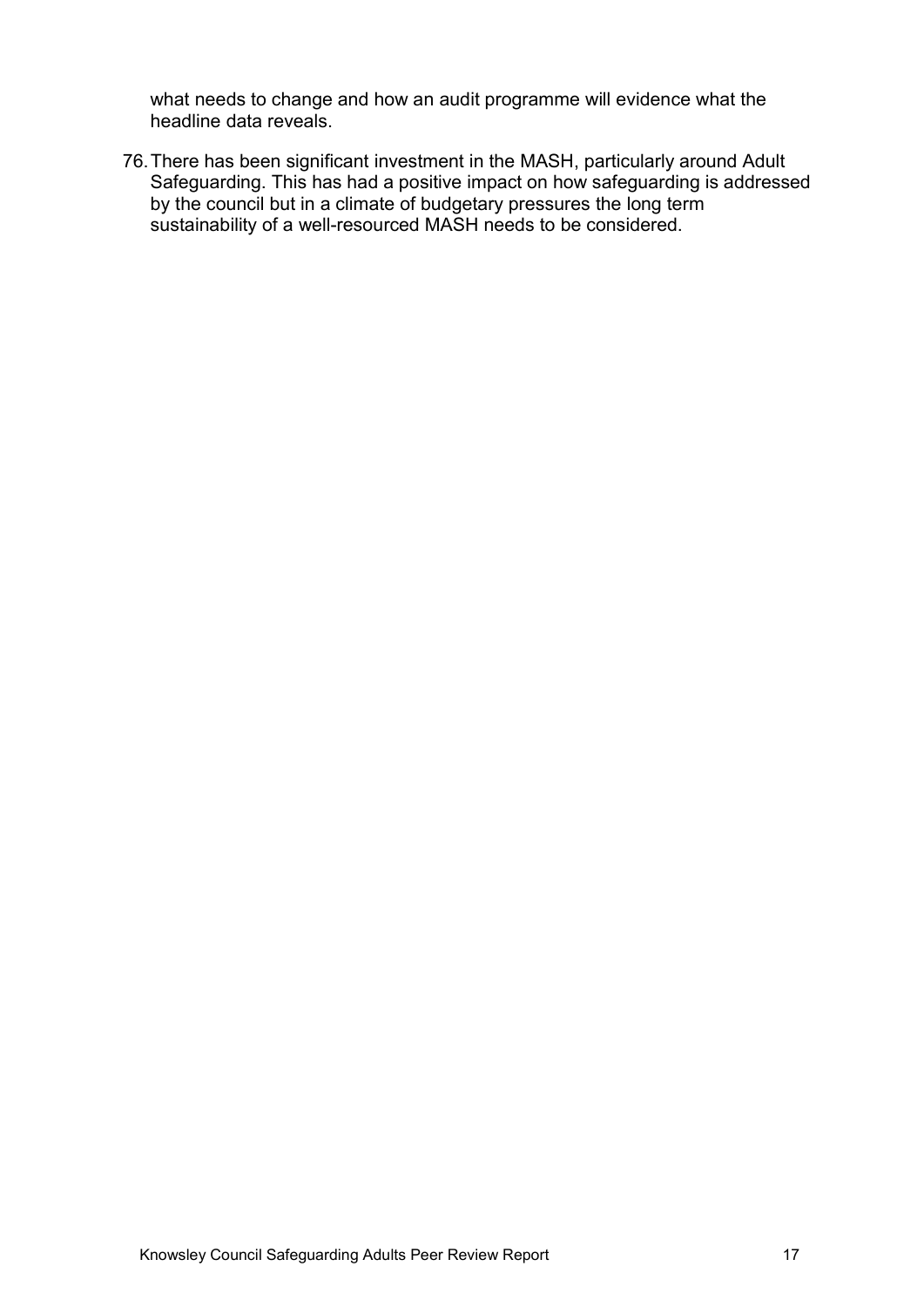## Case File Audit

The Case File Audit process completed in this safeguarding adults peer review followed the methodology outlined in the LGA Guidance Manual for Adult Safeguarding Peer Reviews. The cases considered represented a mix of ages and include adults with mental health problems, people with learning and physical disabilities. A total of twenty-eight case record numbers were made available to the peer review team and thirteen were randomly selected to ensure all categories were represented.

The general findings are integrated into the main body of the report. The findings on the individual records will be discussed with Knowsley social care managers and staff by the peer review team members who carried out the audit.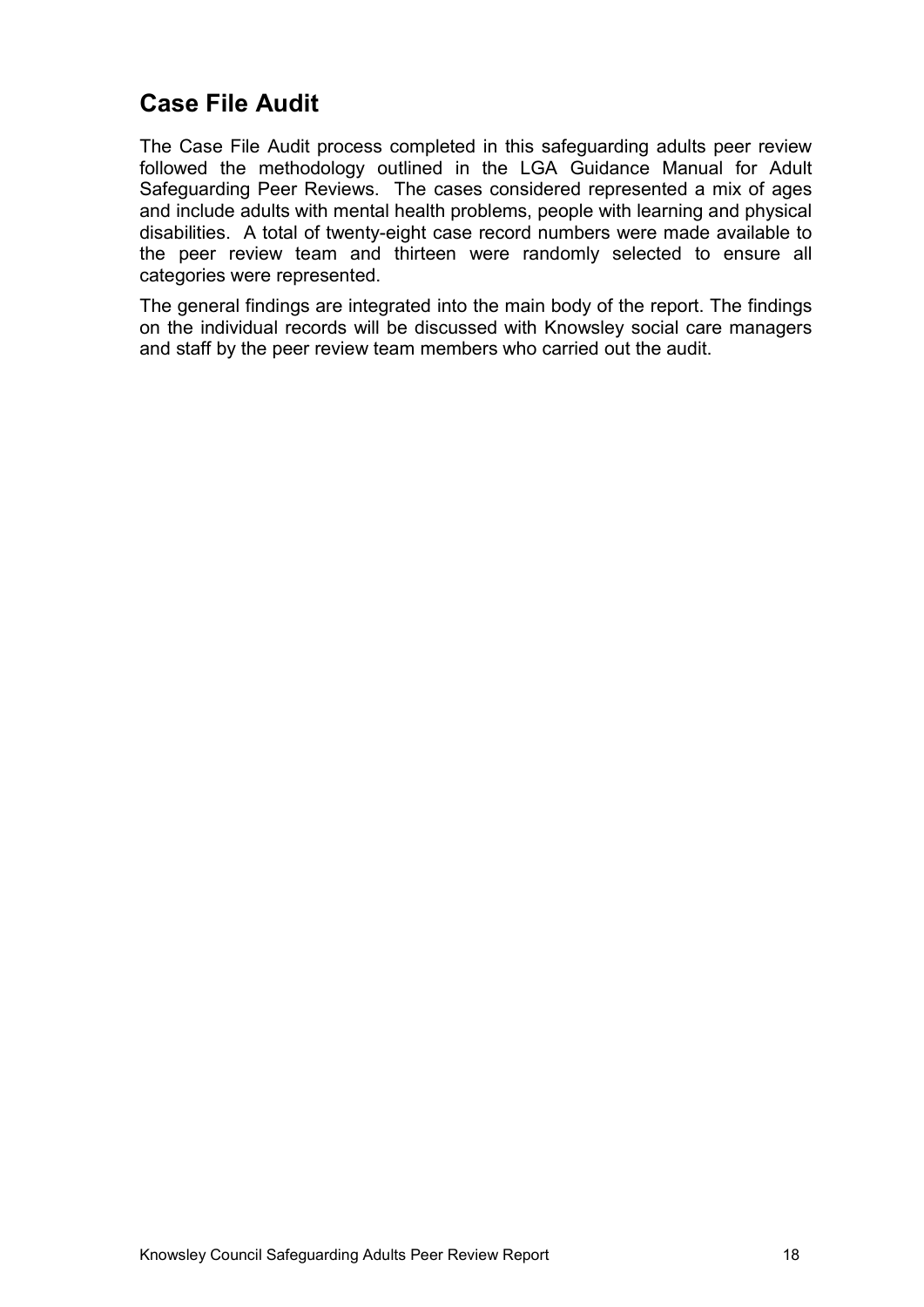## Recommendations

- Seek assurance that safeguarding is everyone's business
- Agree terms of reference for the MASH review to understand whole system impact
- Understand and address opportunities and challenges of combined ASB
- Ensure the embedding of MSP across policies, procedures and practice
- Define what is care quality and what is safeguarding and better utilise existing quality assurance and NHS clinical governance systems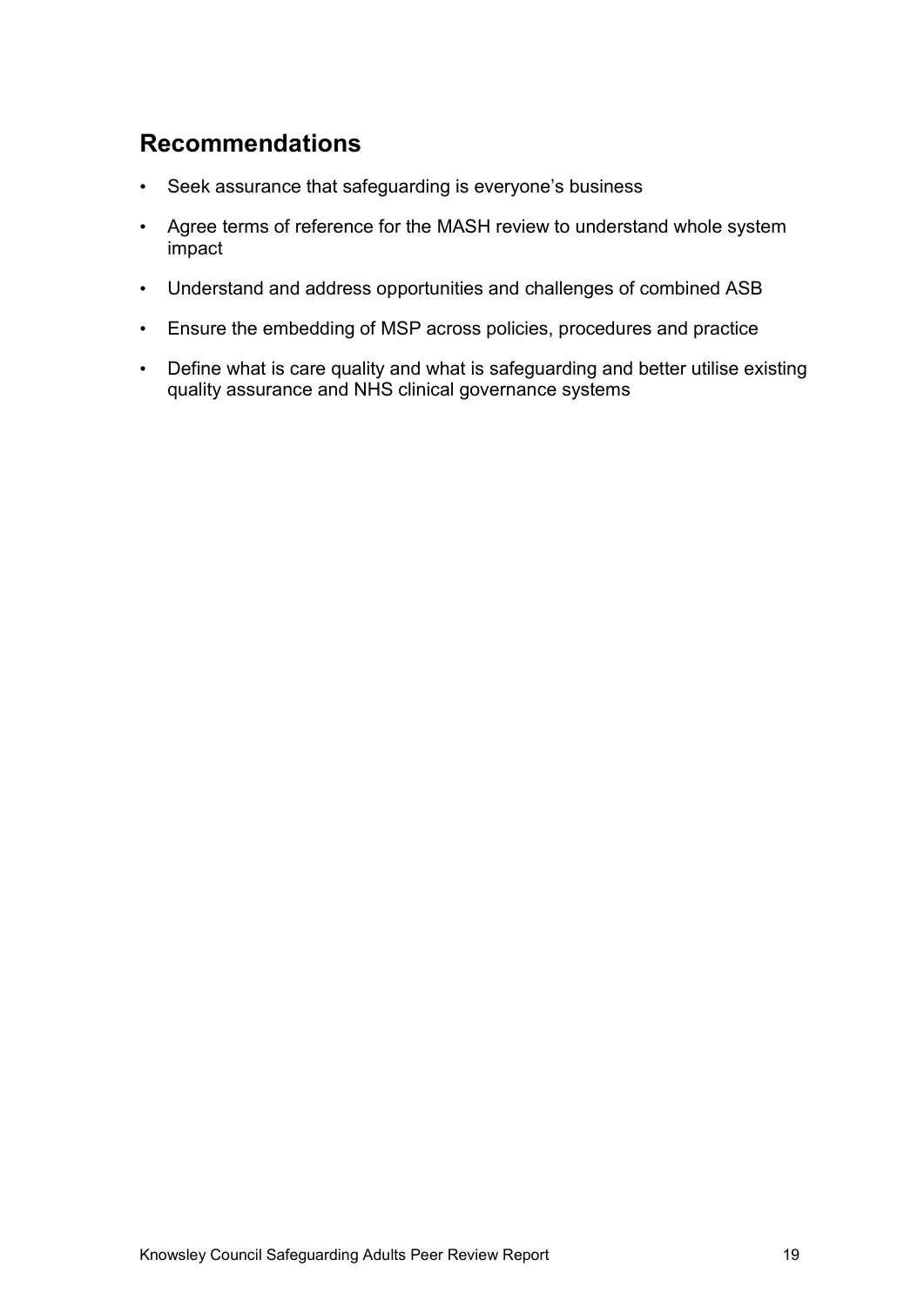# Safeguarding Adults resources

#### 1. LGA Adult Safeguarding resources web page

http://www.local.gov.uk/web/guest/search/-/journal\_content/56/10180/3877757/ARTICLE

2. Safeguarding Adults Board resources including the Independent Chairs Network, Governance arrangements of SABs and a framework to support improving effectiveness of SABs

http://www.local.gov.uk/web/guest/search/-/journal\_content/56/10180/5650175/ARTICLE

3. LGA Adult Safeguarding Knowledge Hub Community of Practice – contains relevant documents and discussion threads

https://knowledgehub.local.gov.uk/home

#### 4. LGA Report on Learning from Adult Safeguarding Peer Review

http://www.local.gov.uk/web/guest/search/-/journal\_content/56/10180/4036117/ARTICLE

#### 5. Making links between adult safeguarding and domestic abuse

http://www.local.gov.uk/web/guest/search/-/journal\_content/56/10180/3973526/ARTICLE

6. Making Safeguarding Personal Guide 2014 – the guide is intended to support councils and their partners to develop outcomes-focused, personcentred safeguarding practice.

http://www.local.gov.uk/web/guest/publications/-/journal\_content/56/10180/6098641/PUBLICATION

7. Social Care Institute for Excellence (SCIE) website pages on safeguarding.

http://www.scie.org.uk/adults/safeguarding/index.asp

## Contact details

For more information about the Adult Safeguarding Peer Review at Knowsley Council please contact:

Marcus Coulson Programme Manager – Adults Peer Challenges Local Government Association Email: marcus.coulson@local.gov.uk Tel: 07766 252 853

For more information on adults peer challenges and peer reviews and the work of the Local Government Association please see our website http://www.local.gov.uk/peerchallenges/-/journal\_content/56/10180/3511083/ARTICLE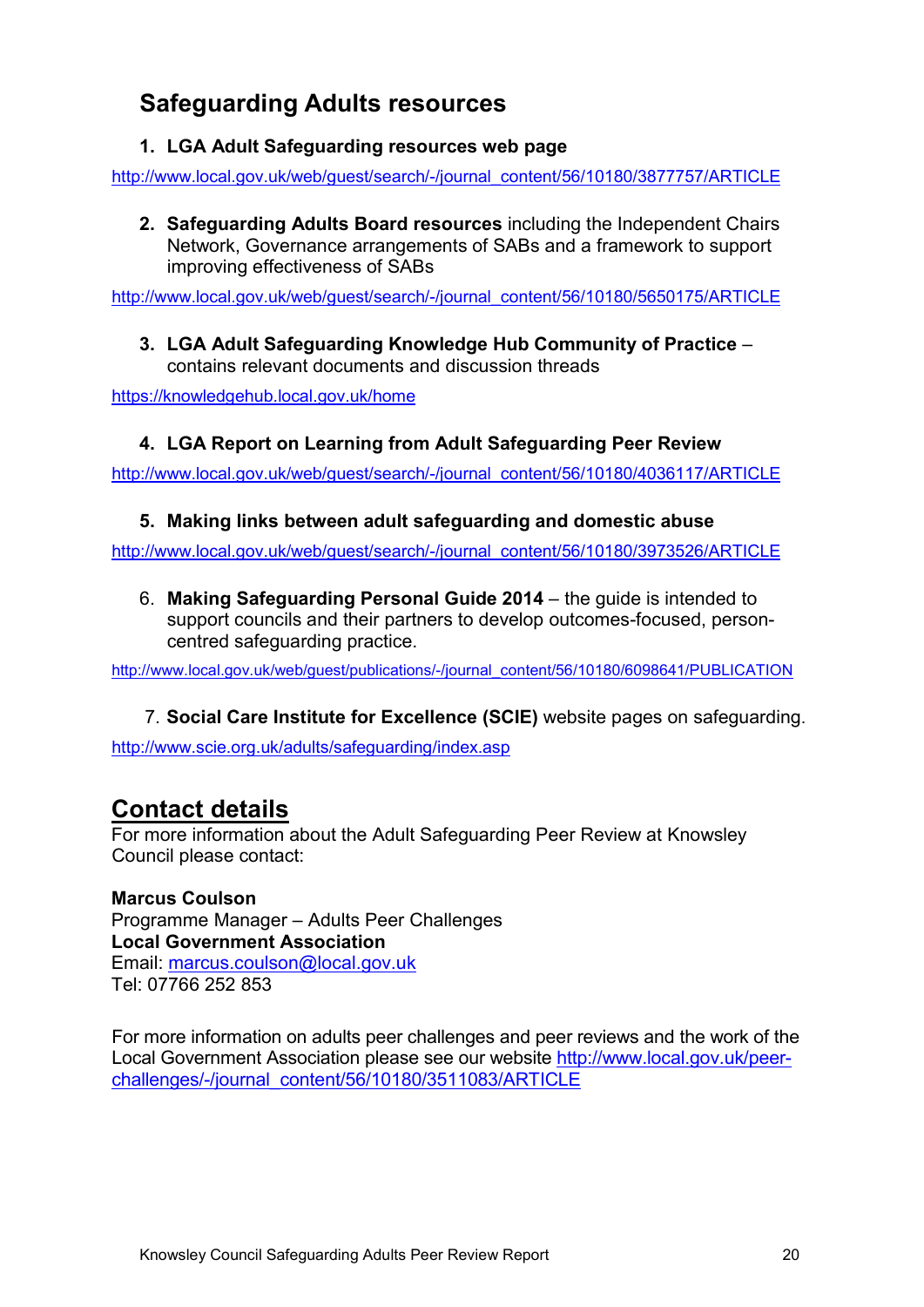# Appendix 1 – Safeguarding Adults Improvement Tool

Overview: There are four key themes for the standards, with a number of sub-headings as follows:

| <b>Themes</b>   | <b>Outcomes for, and</b><br>the experiences<br>of, people who<br>use services                                                                                                                                                | <b>Leadership, Strategy</b><br>and Working<br><b>Together</b>                                                                                                                                                                                                                                                                                    | <b>Commissioning,</b><br><b>Service Delivery</b><br>and Effective<br><b>Practice</b>                                                                                                        | <b>Performance and</b><br><b>Resource</b><br><b>Management</b>                                                            |
|-----------------|------------------------------------------------------------------------------------------------------------------------------------------------------------------------------------------------------------------------------|--------------------------------------------------------------------------------------------------------------------------------------------------------------------------------------------------------------------------------------------------------------------------------------------------------------------------------------------------|---------------------------------------------------------------------------------------------------------------------------------------------------------------------------------------------|---------------------------------------------------------------------------------------------------------------------------|
| <b>Elements</b> | 1. Outcomes<br>2. People's<br>experiences of<br>safeguarding                                                                                                                                                                 | <b>3 Collective</b><br>Leadership<br><b>4.Strategy</b><br><b>5 Local Safeguarding</b><br><b>Board</b>                                                                                                                                                                                                                                            | <b>6. Commissioning</b><br><b>7. Service Delivery</b><br>and effective<br>practice                                                                                                          | 8. Performance and<br><b>resource</b><br>management                                                                       |
|                 | This theme looks at<br>what difference to<br>outcomes for<br>people there has<br>been in relation to<br><b>Adult Safeguarding</b><br>and the quality of<br>experience of<br>people who have<br>used the services<br>provided | This theme looks at:<br>the overall vision for<br><b>Adult Safeguarding</b><br>the strategy that is<br>$\bullet$<br>used to achieve that<br>vision<br>how this is led<br>the role and<br>performance of the<br><b>Local Safeguarding</b><br><b>Board</b><br>how all partners work<br>together to ensure<br>high quality services<br>and outcomes | This theme looks the<br>role of<br>commissioning in<br>shaping services,<br>and the<br>effectiveness of<br>service delivery<br>and practice in<br>securing better<br>outcomes for<br>people | This theme looks at<br>how the<br>performance and<br>resources of the<br>service, including<br>its people, are<br>managed |

Download the Safeguarding Adults Improvement Tool from this page: